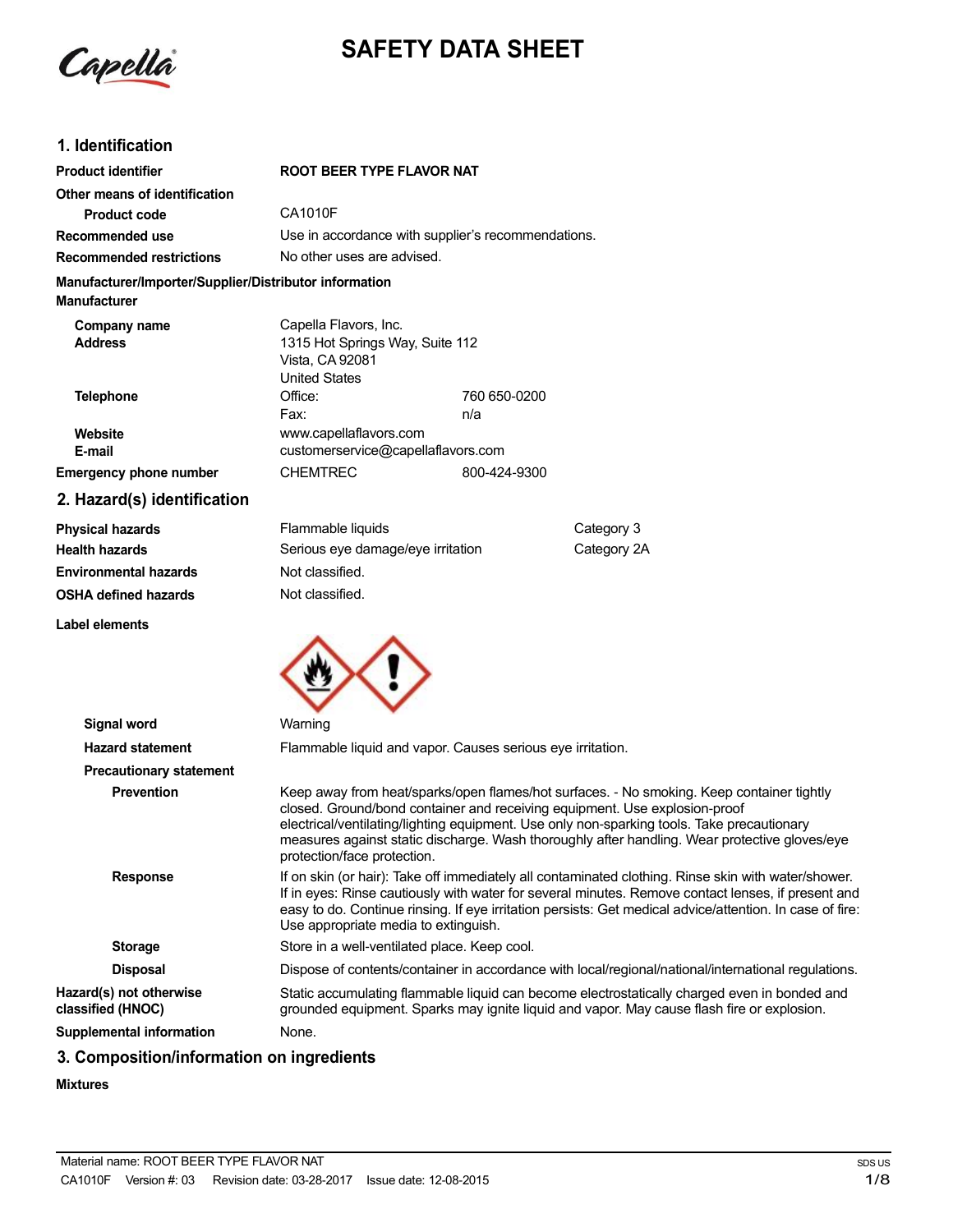| <b>Chemical name</b>                         | Common name and synonyms | <b>CAS number</b> | %         |
|----------------------------------------------|--------------------------|-------------------|-----------|
| <b>PROPYLENE GLYCOL</b><br><b>NOM</b><br>NFI |                          | 57-55-6           | $40 - 50$ |
| CITRIC ACID BLENDER NOP NFI                  |                          | 64-17-5           | $30 - 40$ |
| METHYL SALICYLATE NAT #1067<br><b>NOP</b>    |                          | 119-36-8          | $1 - 3$   |
| <b>NOP</b><br><b>VANILLIN NAT FDA</b>        |                          | 121-33-5          | $1 - 3$   |
| Other components below reportable levels     |                          |                   | $20 - 30$ |

\*Designates that a specific chemical identity and/or percentage of composition has been withheld as a trade secret.

#### **4. First-aid measures**

| Inhalation                                                                   | Move to fresh air. Call a physician if symptoms develop or persist.                                                                                                                                                                                                                                                                                                                                                                                                                                                                                                                                                                                                                                                                                         |
|------------------------------------------------------------------------------|-------------------------------------------------------------------------------------------------------------------------------------------------------------------------------------------------------------------------------------------------------------------------------------------------------------------------------------------------------------------------------------------------------------------------------------------------------------------------------------------------------------------------------------------------------------------------------------------------------------------------------------------------------------------------------------------------------------------------------------------------------------|
| <b>Skin contact</b>                                                          | Take off immediately all contaminated clothing. Rinse skin with water/shower. Get medical<br>attention if irritation develops and persists.                                                                                                                                                                                                                                                                                                                                                                                                                                                                                                                                                                                                                 |
| Eye contact                                                                  | Immediately flush eyes with plenty of water for at least 15 minutes. Remove contact lenses, if<br>present and easy to do. Continue rinsing. Get medical attention if irritation develops and persists.                                                                                                                                                                                                                                                                                                                                                                                                                                                                                                                                                      |
| Ingestion                                                                    | Rinse mouth. Get medical attention if symptoms occur.                                                                                                                                                                                                                                                                                                                                                                                                                                                                                                                                                                                                                                                                                                       |
| <b>Most important</b><br>symptoms/effects, acute and<br>delayed              | Headache. Severe eye irritation. Symptoms may include stinging, tearing, redness, swelling, and<br>blurred vision. Coughing.                                                                                                                                                                                                                                                                                                                                                                                                                                                                                                                                                                                                                                |
| Indication of immediate<br>medical attention and special<br>treatment needed | Provide general supportive measures and treat symptomatically. Thermal burns: Flush with water<br>immediately. While flushing, remove clothes which do not adhere to affected area. Call an<br>ambulance. Continue flushing during transport to hospital. Keep victim under observation.<br>Symptoms may be delayed.                                                                                                                                                                                                                                                                                                                                                                                                                                        |
| <b>General information</b>                                                   | Take off all contaminated clothing immediately. Ensure that medical personnel are aware of the<br>material(s) involved, and take precautions to protect themselves. Wash contaminated clothing<br>before reuse.                                                                                                                                                                                                                                                                                                                                                                                                                                                                                                                                             |
| 5. Fire-fighting measures                                                    |                                                                                                                                                                                                                                                                                                                                                                                                                                                                                                                                                                                                                                                                                                                                                             |
| Suitable extinguishing media                                                 | Water fog. Alcohol resistant foam. Carbon dioxide (CO2). Dry chemical powder, carbon dioxide,<br>sand or earth may be used for small fires only.                                                                                                                                                                                                                                                                                                                                                                                                                                                                                                                                                                                                            |
| Unsuitable extinguishing<br>media                                            | Do not use water jet as an extinguisher, as this will spread the fire.                                                                                                                                                                                                                                                                                                                                                                                                                                                                                                                                                                                                                                                                                      |
| Specific hazards arising from<br>the chemical                                | Vapors may form explosive mixtures with air. Vapors may travel considerable distance to a source<br>of ignition and flash back. This product is a poor conductor of electricity and can become<br>electrostatically charged. If sufficient charge is accumulated, ignition of flammable mixtures can<br>occur. To reduce potential for static discharge, use proper bonding and grounding procedures.<br>This liquid may accumulate static electricity when filling properly grounded containers. Static<br>electricity accumulation may be significantly increased by the presence of small quantities of water<br>or other contaminants. Material will float and may ignite on surface of water. During fire, gases<br>hazardous to health may be formed. |
| Special protective equipment<br>and precautions for firefighters             | Self-contained breathing apparatus and full protective clothing must be worn in case of fire.                                                                                                                                                                                                                                                                                                                                                                                                                                                                                                                                                                                                                                                               |
| <b>Fire fighting</b><br>equipment/instructions                               | In case of fire and/or explosion do not breathe fumes. Move containers from fire area if you can do<br>so without risk.                                                                                                                                                                                                                                                                                                                                                                                                                                                                                                                                                                                                                                     |
| <b>Specific methods</b>                                                      | Use standard firefighting procedures and consider the hazards of other involved materials.                                                                                                                                                                                                                                                                                                                                                                                                                                                                                                                                                                                                                                                                  |
| <b>General fire hazards</b>                                                  | Flammable liquid and vapor.                                                                                                                                                                                                                                                                                                                                                                                                                                                                                                                                                                                                                                                                                                                                 |
|                                                                              |                                                                                                                                                                                                                                                                                                                                                                                                                                                                                                                                                                                                                                                                                                                                                             |

#### **6. Accidental release measures**

**Personal precautions, protective equipment and emergency procedures** Keep unnecessary personnel away. Keep people away from and upwind of spill/leak. Eliminate all ignition sources (no smoking, flares, sparks, or flames in immediate area). Wear appropriate protective equipment and clothing during clean-up. Do not touch damaged containers or spilled material unless wearing appropriate protective clothing. Ventilate closed spaces before entering them. Use appropriate containment to avoid environmental contamination. Transfer by mechanical means such as vacuum truck to a salvage tank or other suitable container for recovery or safe disposal. Local authorities should be advised if significant spillages cannot be contained. For personal protection, see section 8 of the SDS.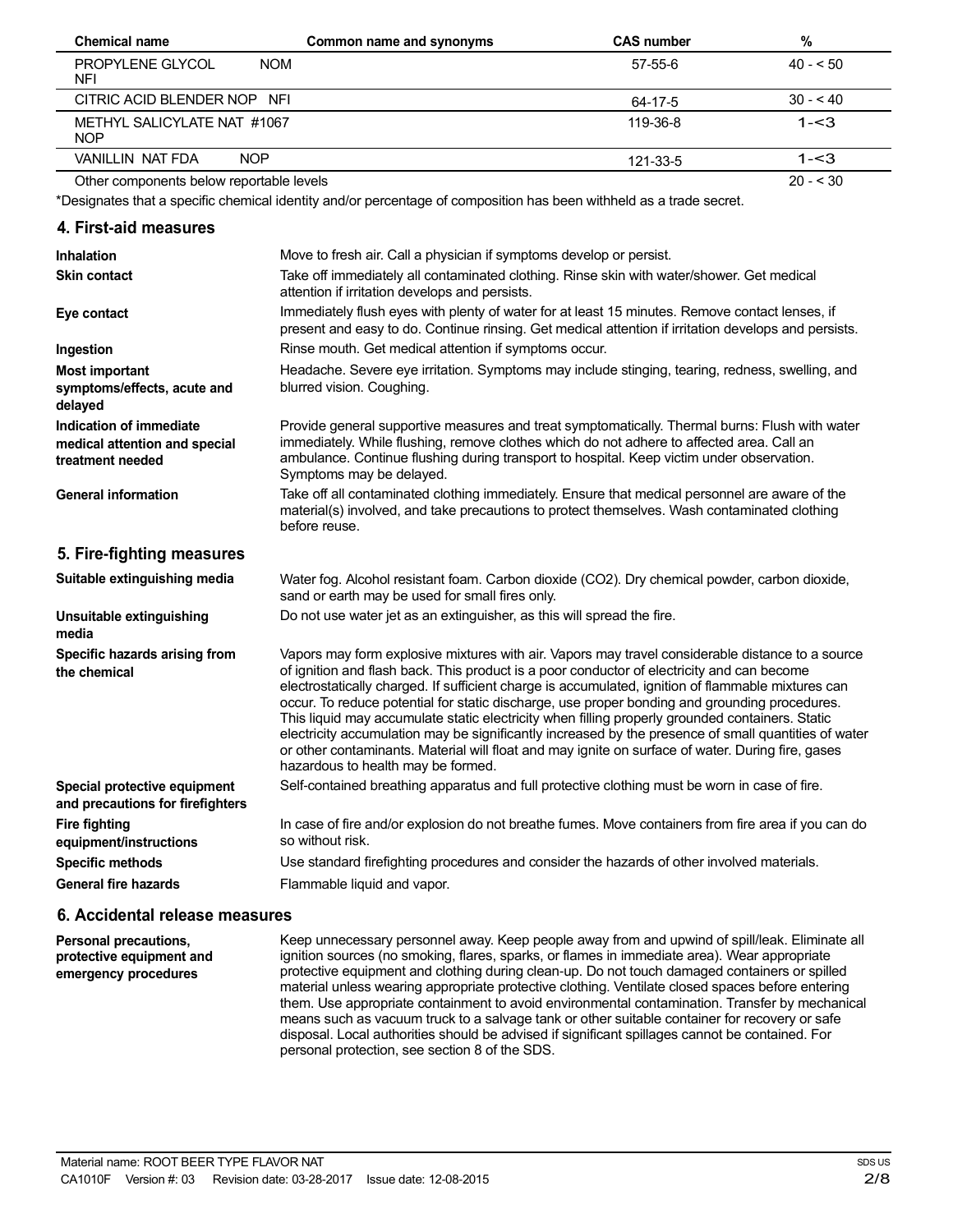| Methods and materials for<br>containment and cleaning up        | Use water spray to reduce vapors or divert vapor cloud drift. Eliminate all ignition sources (no<br>smoking, flares, sparks, or flames in immediate area). Keep combustibles (wood, paper, oil, etc.)<br>away from spilled material. Take precautionary measures against static discharge. Use only<br>non-sparking tools.                                                                                                                                                                                                                                                                                                                                                                                                                                                                                                                                                                                                                                                                                                                                |
|-----------------------------------------------------------------|-----------------------------------------------------------------------------------------------------------------------------------------------------------------------------------------------------------------------------------------------------------------------------------------------------------------------------------------------------------------------------------------------------------------------------------------------------------------------------------------------------------------------------------------------------------------------------------------------------------------------------------------------------------------------------------------------------------------------------------------------------------------------------------------------------------------------------------------------------------------------------------------------------------------------------------------------------------------------------------------------------------------------------------------------------------|
|                                                                 | Large Spills: Stop the flow of material, if this is without risk. Dike the spilled material, where this is<br>possible. Use a non-combustible material like vermiculite, sand or earth to soak up the product<br>and place into a container for later disposal. Following product recovery, flush area with water.                                                                                                                                                                                                                                                                                                                                                                                                                                                                                                                                                                                                                                                                                                                                        |
|                                                                 | Small Spills: Absorb with earth, sand or other non-combustible material and transfer to containers<br>for later disposal. Wipe up with absorbent material (e.g. cloth, fleece). Clean surface thoroughly to<br>remove residual contamination.                                                                                                                                                                                                                                                                                                                                                                                                                                                                                                                                                                                                                                                                                                                                                                                                             |
|                                                                 | Never return spills to original containers for re-use. For waste disposal, see section 13 of the SDS.                                                                                                                                                                                                                                                                                                                                                                                                                                                                                                                                                                                                                                                                                                                                                                                                                                                                                                                                                     |
| <b>Environmental precautions</b>                                | Avoid discharge into drains, water courses or onto the ground. Use appropriate containment to<br>avoid environmental contamination.                                                                                                                                                                                                                                                                                                                                                                                                                                                                                                                                                                                                                                                                                                                                                                                                                                                                                                                       |
| 7. Handling and storage                                         |                                                                                                                                                                                                                                                                                                                                                                                                                                                                                                                                                                                                                                                                                                                                                                                                                                                                                                                                                                                                                                                           |
| Precautions for safe handling                                   | Do not handle, store or open near an open flame, sources of heat or sources of ignition. Protect<br>material from direct sunlight. When using do not smoke. Explosion-proof general and local exhaust<br>ventilation. Minimize fire risks from flammable and combustible materials (including combustible<br>dust and static accumulating liquids) or dangerous reactions with incompatible materials. Handling<br>operations that can promote accumulation of static charges include but are not limited to: mixing,<br>filtering, pumping at high flow rates, splash filling, creating mists or sprays, tank and container<br>filling, tank cleaning, sampling, gauging, switch loading, vacuum truck operations. Take<br>precautionary measures against static discharges. All equipment used when handling the product<br>must be grounded. Use non-sparking tools and explosion-proof equipment. Avoid contact with<br>eyes. Avoid prolonged exposure. Wear appropriate personal protective equipment. Observe good<br>industrial hygiene practices. |
|                                                                 | For additional information on equipment bonding and grounding, refer to the Canadian Electrical<br>Code in Canada, (CSA C22.1), or the American Petroleum Institute (API) Recommended Practice<br>2003, "Protection Against Ignitions Arising out of Static, Lightning, and Stray Currents" or National<br>Fire Protection Association (NFPA) 77, "Recommended Practice on Static Electricity" or National<br>Fire Protection Association (NFPA) 70, "National Electrical Code".                                                                                                                                                                                                                                                                                                                                                                                                                                                                                                                                                                          |
| Conditions for safe storage,<br>including any incompatibilities | Keep away from heat, sparks and open flame. Prevent electrostatic charge build-up by using<br>common bonding and grounding techniques. Eliminate sources of ignition. Avoid spark promoters.<br>Ground/bond container and equipment. These alone may be insufficient to remove static<br>electricity. Store in a cool, dry place out of direct sunlight. Store in original tightly closed container.<br>Store in a well-ventilated place. Keep in an area equipped with sprinklers. Store away from<br>incompatible materials (see Section 10 of the SDS).                                                                                                                                                                                                                                                                                                                                                                                                                                                                                                |

#### **8. Exposure controls/personal protection**

#### **Occupational exposure limits**

The following constituents are the only constituents of the product which have a PEL, TLV or other recommended exposure limit. At this time, the other constituents have no known exposure limits.

| US. OSHA Table Z-1 Limits for Air Contaminants (29 CFR 1910.1000) |             |            |  |
|-------------------------------------------------------------------|-------------|------------|--|
| <b>Components</b>                                                 | <b>Type</b> | Value      |  |
| CITRIC ACID BLENDER<br>NOP NFI (CAS 64-17-5)                      | <b>PEL</b>  | 1900 mg/m3 |  |
|                                                                   |             | $1000$ ppm |  |
| US. ACGIH Threshold Limit Values                                  |             |            |  |
| <b>Components</b>                                                 | Type        | Value      |  |
| CITRIC ACID BLENDER<br>NOP NFI (CAS 64-17-5)                      | <b>STEL</b> | 1000 ppm   |  |
| US. NIOSH: Pocket Guide to Chemical Hazards                       |             |            |  |
| <b>Components</b>                                                 | <b>Type</b> | Value      |  |
| <b>CITRIC ACID BLENDER</b><br>NOP NFI (CAS 64-17-5)               | <b>TWA</b>  | 1900 mg/m3 |  |
|                                                                   |             | 1000 ppm   |  |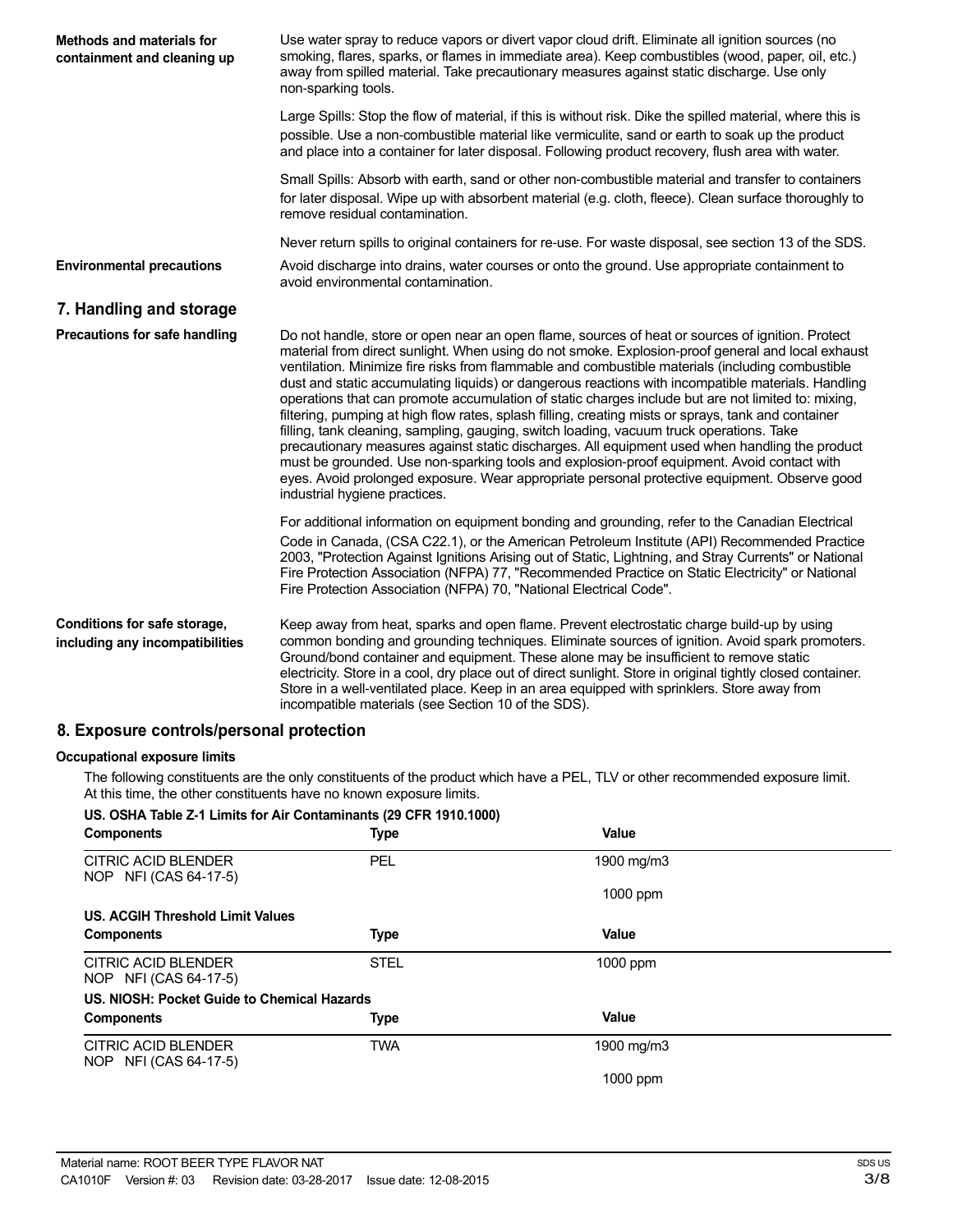**US. Workplace Environmental Exposure Level (WEEL) Guides**

| <b>Components</b>                             | <b>Type</b>                                                                                                                                                                                                                                                                                                                                                                                                                                                                               | Value    | Form     |
|-----------------------------------------------|-------------------------------------------------------------------------------------------------------------------------------------------------------------------------------------------------------------------------------------------------------------------------------------------------------------------------------------------------------------------------------------------------------------------------------------------------------------------------------------------|----------|----------|
| PROPYLENE GLYCOL<br>NOM NFI (CAS 57-55-6)     | <b>TWA</b>                                                                                                                                                                                                                                                                                                                                                                                                                                                                                | 10 mg/m3 | Aerosol. |
| <b>VANILLIN NAT FDA</b><br>NOP (CAS 121-33-5) | <b>TWA</b>                                                                                                                                                                                                                                                                                                                                                                                                                                                                                | 10 mg/m3 |          |
| <b>Biological limit values</b>                | No biological exposure limits noted for the ingredient(s).                                                                                                                                                                                                                                                                                                                                                                                                                                |          |          |
| Appropriate engineering<br>controls           | Explosion-proof general and local exhaust ventilation. Good general ventilation (typically 10 air<br>changes per hour) should be used. Ventilation rates should be matched to conditions. If<br>applicable, use process enclosures, local exhaust ventilation, or other engineering controls to<br>maintain airborne levels below recommended exposure limits. If exposure limits have not been<br>established, maintain airborne levels to an acceptable level. Provide eyewash station. |          |          |
|                                               | Individual protection measures, such as personal protective equipment                                                                                                                                                                                                                                                                                                                                                                                                                     |          |          |
| Eye/face protection                           | Wear safety glasses with side shields (or goggles).                                                                                                                                                                                                                                                                                                                                                                                                                                       |          |          |
| <b>Skin protection</b>                        |                                                                                                                                                                                                                                                                                                                                                                                                                                                                                           |          |          |
| <b>Hand protection</b>                        | Wear appropriate chemical resistant gloves.                                                                                                                                                                                                                                                                                                                                                                                                                                               |          |          |
| Other                                         | Wear suitable protective clothing.                                                                                                                                                                                                                                                                                                                                                                                                                                                        |          |          |
| <b>Respiratory protection</b>                 | If engineering controls do not maintain airborne concentrations below recommended exposure<br>limits (where applicable) or to an acceptable level (in countries where exposure limits have not<br>been established), an approved respirator must be worn.                                                                                                                                                                                                                                 |          |          |
| <b>Thermal hazards</b>                        | Wear appropriate thermal protective clothing, when necessary.                                                                                                                                                                                                                                                                                                                                                                                                                             |          |          |
| <b>General hygiene</b><br>considerations      | When using do not smoke. Always observe good personal hygiene measures, such as washing<br>after handling the material and before eating, drinking, and/or smoking. Routinely wash work<br>clothing and protective equipment to remove contaminants.                                                                                                                                                                                                                                      |          |          |

## **9. Physical and chemical properties**

| Appearance                                        |                                  |
|---------------------------------------------------|----------------------------------|
| <b>Physical state</b>                             | Liquid.                          |
| <b>Form</b>                                       | Liquid.                          |
| Color                                             | Not available.                   |
| Odor                                              | Not available.                   |
| <b>Odor threshold</b>                             | Not available.                   |
| pH                                                | Not available.                   |
| Melting point/freezing point                      | -173.38 °F (-114.1 °C) estimated |
| Initial boiling point and boiling<br>range        | 173.3 °F (78.5 °C) estimated     |
| <b>Flash point</b>                                | 93.0 °F (33.9 °C)                |
| <b>Evaporation rate</b>                           | Not available.                   |
| Flammability (solid, gas)                         | Not applicable.                  |
| Upper/lower flammability or explosive limits      |                                  |
| <b>Flammability limit - lower</b><br>$(\%)$       | Not available.                   |
| <b>Flammability limit - upper</b><br>$(\%)$       | Not available.                   |
| Explosive limit - lower (%)                       | Not available.                   |
| Explosive limit - upper (%)                       | Not available.                   |
| Vapor pressure                                    | 25.04 hPa estimated              |
| Vapor density                                     | Not available.                   |
| <b>Relative density</b>                           | Not available.                   |
| Solubility(ies)                                   |                                  |
| Solubility (water)                                | Not available.                   |
| <b>Partition coefficient</b><br>(n-octanol/water) | Not available.                   |
| <b>Auto-ignition temperature</b>                  | 685 °F (362.78 °C) estimated     |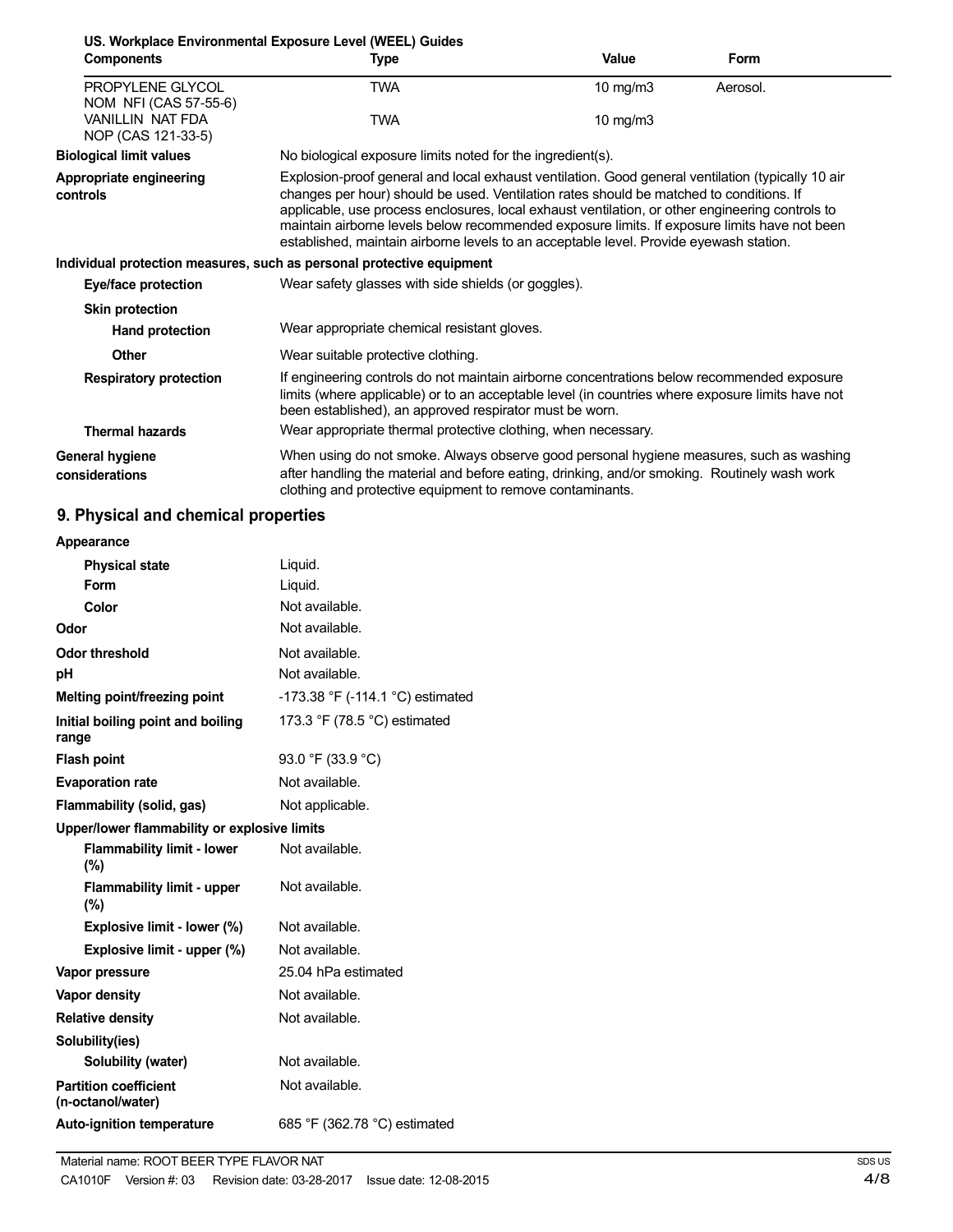| Decomposition temperature   | Not available.         |
|-----------------------------|------------------------|
| <b>Viscosity</b>            | Not available.         |
| <b>Other information</b>    |                        |
| <b>Density</b>              | 1.18 g/cm3 estimated   |
| <b>Explosive properties</b> | Not explosive.         |
| <b>Flammability class</b>   | Flammable IC estimated |
| <b>Oxidizing properties</b> | Not oxidizing.         |
| <b>Refractive index</b>     | $1.386 - 1.416$        |
| <b>Specific gravity</b>     | $0.98 - 1.01$          |

#### **10. Stability and reactivity**

| <b>Reactivity</b>                            | The product is stable and non-reactive under normal conditions of use, storage and transport.                                                     |
|----------------------------------------------|---------------------------------------------------------------------------------------------------------------------------------------------------|
| <b>Chemical stability</b>                    | Material is stable under normal conditions.                                                                                                       |
| <b>Possibility of hazardous</b><br>reactions | Hazardous polymerization does not occur.                                                                                                          |
| <b>Conditions to avoid</b>                   | Avoid heat, sparks, open flames and other ignition sources. Avoid temperatures exceeding the<br>flash point. Contact with incompatible materials. |
| Incompatible materials                       | Strong oxidizing agents.                                                                                                                          |
| <b>Hazardous decomposition</b><br>products   | No hazardous decomposition products are known.                                                                                                    |

## **11. Toxicological information**

#### **Information on likely routes of exposure**

| Inhalation                                                                         | Prolonged inhalation may be harmful.                                                                                         |
|------------------------------------------------------------------------------------|------------------------------------------------------------------------------------------------------------------------------|
| <b>Skin contact</b>                                                                | No adverse effects due to skin contact are expected.                                                                         |
| Eye contact                                                                        | Causes serious eye irritation.                                                                                               |
| Ingestion                                                                          | Expected to be a low ingestion hazard.                                                                                       |
| Symptoms related to the<br>physical, chemical and<br>toxicological characteristics | Headache. Severe eye irritation. Symptoms may include stinging, tearing, redness, swelling, and<br>blurred vision. Coughing. |

#### **Information on toxicological effects**

**Acute toxicity**

| <b>Components</b>                                              | <b>Species</b>                                                                                                      | <b>Test Results</b> |
|----------------------------------------------------------------|---------------------------------------------------------------------------------------------------------------------|---------------------|
| METHYL SALICYLATE NAT #1067 NOP (CAS 119-36-8)                 |                                                                                                                     |                     |
| Acute                                                          |                                                                                                                     |                     |
| Oral                                                           |                                                                                                                     |                     |
| LD <sub>50</sub>                                               | Rat                                                                                                                 | $0.887$ g/kg        |
|                                                                | * Estimates for product may be based on additional component data not shown.                                        |                     |
| Skin corrosion/irritation                                      | Prolonged skin contact may cause temporary irritation.                                                              |                     |
| Serious eye damage/eye<br>irritation                           | Causes serious eye irritation.                                                                                      |                     |
| Respiratory or skin sensitization                              |                                                                                                                     |                     |
| <b>Respiratory sensitization</b>                               | Not a respiratory sensitizer.                                                                                       |                     |
| <b>Skin sensitization</b>                                      | This product is not expected to cause skin sensitization.                                                           |                     |
| Germ cell mutagenicity                                         | No data available to indicate product or any components present at greater than 0.1% are<br>mutagenic or genotoxic. |                     |
| Carcinogenicity                                                | Not classifiable as to carcinogenicity to humans.                                                                   |                     |
| IARC Monographs. Overall Evaluation of Carcinogenicity         |                                                                                                                     |                     |
| Not listed.                                                    |                                                                                                                     |                     |
| OSHA Specifically Regulated Substances (29 CFR 1910.1001-1050) |                                                                                                                     |                     |
| Not regulated.                                                 |                                                                                                                     |                     |
|                                                                | US. National Toxicology Program (NTP) Report on Carcinogens                                                         |                     |
| Not listed.                                                    |                                                                                                                     |                     |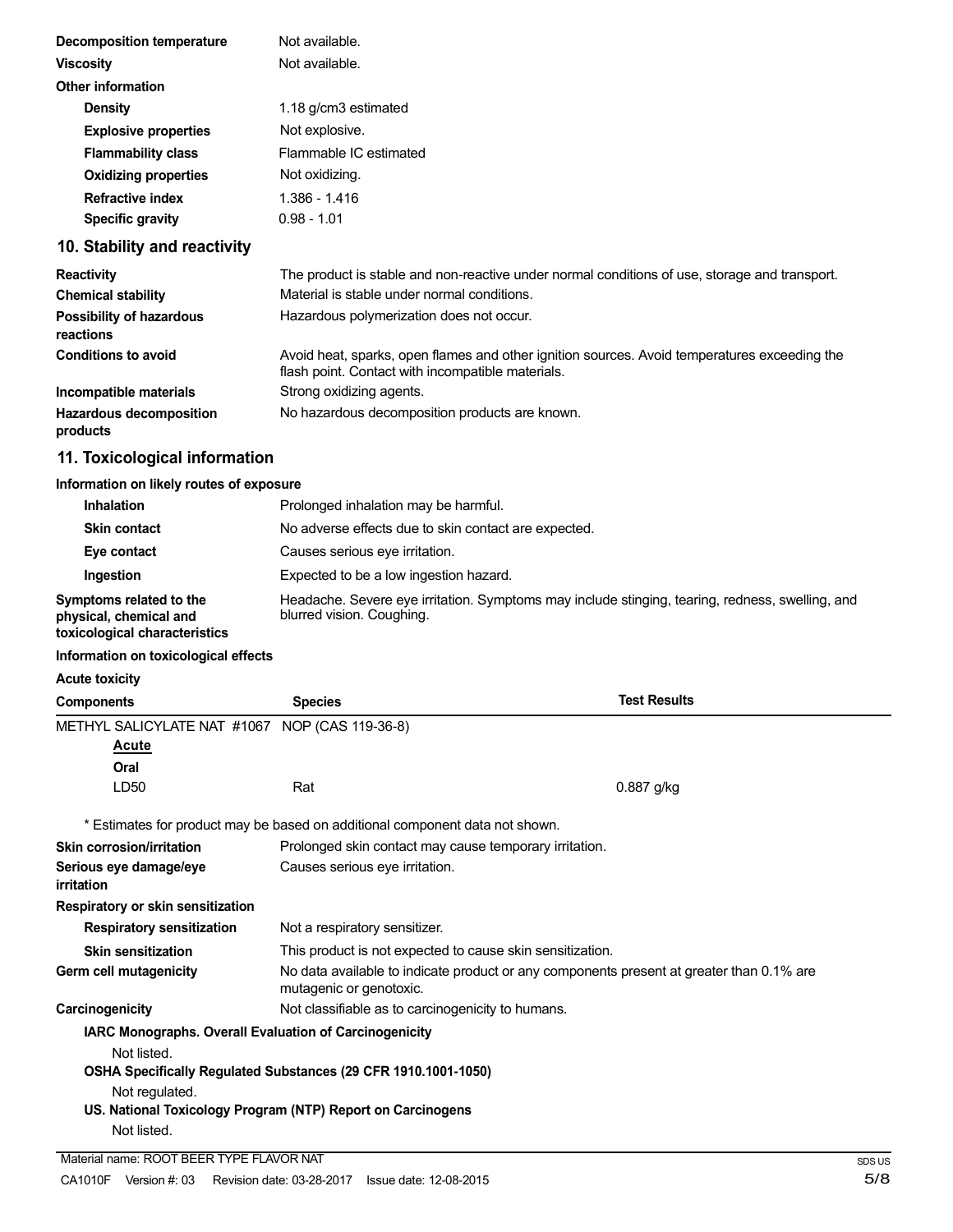| <b>Reproductive toxicity</b>                                                                                                                                              | This product is not expected to cause reproductive or developmental effects.                                                                                                                                           |
|---------------------------------------------------------------------------------------------------------------------------------------------------------------------------|------------------------------------------------------------------------------------------------------------------------------------------------------------------------------------------------------------------------|
| Specific target organ toxicity -<br>single exposure                                                                                                                       | Not classified.                                                                                                                                                                                                        |
| Specific target organ toxicity -<br>repeated exposure                                                                                                                     | Not classified.                                                                                                                                                                                                        |
| <b>Aspiration hazard</b>                                                                                                                                                  | Not an aspiration hazard.                                                                                                                                                                                              |
| <b>Chronic effects</b>                                                                                                                                                    | Prolonged inhalation may be harmful.                                                                                                                                                                                   |
| 12. Ecological information                                                                                                                                                |                                                                                                                                                                                                                        |
| <b>Ecotoxicity</b>                                                                                                                                                        | The product is not classified as environmentally hazardous. However, this does not exclude the<br>possibility that large or frequent spills can have a harmful or damaging effect on the environment.                  |
| Persistence and degradability<br><b>Bioaccumulative potential</b>                                                                                                         |                                                                                                                                                                                                                        |
| Partition coefficient n-octanol / water (log Kow)<br>CITRIC ACID BLENDER NOP NFI<br>METHYL SALICYLATE NAT #1067 NOP<br>PROPYLENE GLYCOL<br>VANILLIN NAT FDA<br><b>NOP</b> | $-0.31$<br>2.55<br>NOM NFI<br>$-0.92$<br>1.37                                                                                                                                                                          |
| <b>Mobility in soil</b>                                                                                                                                                   | No data available.                                                                                                                                                                                                     |
| Other adverse effects                                                                                                                                                     | No other adverse environmental effects (e.g. ozone depletion, photochemical ozone creation<br>potential, endocrine disruption, global warming potential) are expected from this component.                             |
| 13. Disposal considerations                                                                                                                                               |                                                                                                                                                                                                                        |
| <b>Disposal instructions</b>                                                                                                                                              | Collect and reclaim or dispose in sealed containers at licensed waste disposal site. Dispose of<br>contents/container in accordance with local/regional/national/international regulations.                            |
| Local disposal regulations                                                                                                                                                | Dispose in accordance with all applicable regulations.                                                                                                                                                                 |
| Hazardous waste code                                                                                                                                                      | The waste code should be assigned in discussion between the user, the producer and the waste<br>disposal company.                                                                                                      |
| Waste from residues / unused<br>products                                                                                                                                  | Dispose of in accordance with local regulations. Empty containers or liners may retain some<br>product residues. This material and its container must be disposed of in a safe manner (see:<br>Disposal instructions). |
| <b>Contaminated packaging</b>                                                                                                                                             | Since emptied containers may retain product residue, follow label warnings even after container is<br>emptied. Empty containers should be taken to an approved waste handling site for recycling or<br>disposal.       |
| 14. Transport information                                                                                                                                                 |                                                                                                                                                                                                                        |
| DOT                                                                                                                                                                       |                                                                                                                                                                                                                        |
| <b>UN number</b><br>UN proper shipping name<br><b>Transport hazard class(es)</b>                                                                                          | <b>UN1197</b><br>Extracts, flavoring, liquid                                                                                                                                                                           |
| <b>Class</b><br>Subsidiary risk                                                                                                                                           | 3                                                                                                                                                                                                                      |
| Label(s)                                                                                                                                                                  | 3                                                                                                                                                                                                                      |
| Packing group                                                                                                                                                             | III                                                                                                                                                                                                                    |
| Special precautions for user                                                                                                                                              | Read safety instructions, SDS and emergency procedures before handling.                                                                                                                                                |
| <b>Special provisions</b>                                                                                                                                                 | B1, IB3, T2, TP1                                                                                                                                                                                                       |
| <b>Packaging exceptions</b>                                                                                                                                               | 150                                                                                                                                                                                                                    |
| Packaging non bulk                                                                                                                                                        | 203                                                                                                                                                                                                                    |
| Packaging bulk<br><b>IATA</b>                                                                                                                                             | 242                                                                                                                                                                                                                    |
| UN number                                                                                                                                                                 | <b>UN1197</b>                                                                                                                                                                                                          |
| UN proper shipping name                                                                                                                                                   | Extracts, flavouring, liquid                                                                                                                                                                                           |
| Transport hazard class(es)                                                                                                                                                |                                                                                                                                                                                                                        |
| Class                                                                                                                                                                     | 3                                                                                                                                                                                                                      |
| <b>Subsidiary risk</b>                                                                                                                                                    |                                                                                                                                                                                                                        |
| Packing group                                                                                                                                                             | Ш                                                                                                                                                                                                                      |
| <b>Environmental hazards</b>                                                                                                                                              | No.                                                                                                                                                                                                                    |
| <b>ERG Code</b>                                                                                                                                                           | 3L                                                                                                                                                                                                                     |
| Special precautions for user                                                                                                                                              | Read safety instructions, SDS and emergency procedures before handling.                                                                                                                                                |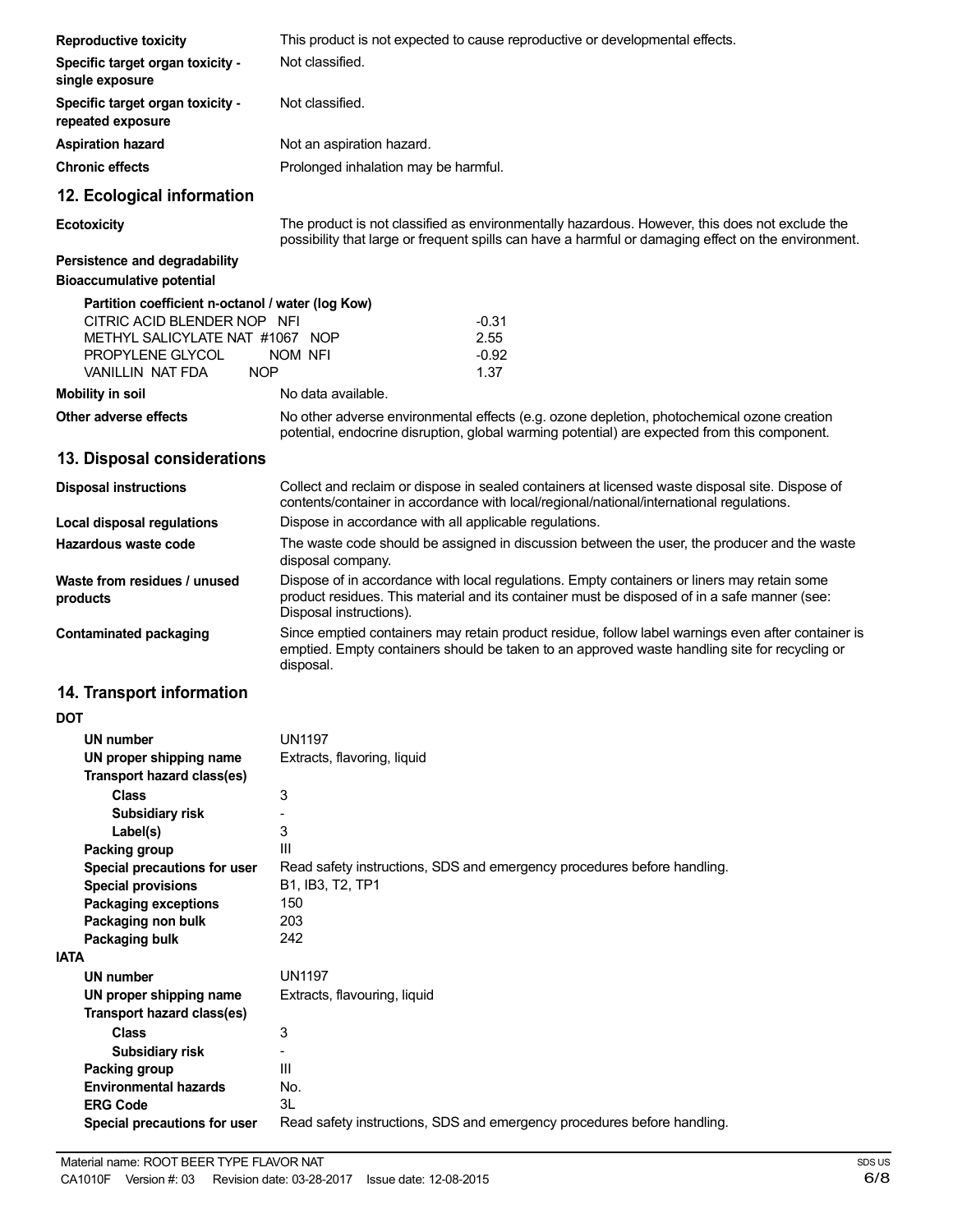| <b>Other information</b>                                                       |                                                                         |
|--------------------------------------------------------------------------------|-------------------------------------------------------------------------|
| Passenger and cargo<br>aircraft                                                | Allowed with restrictions.                                              |
| Cargo aircraft only                                                            | Allowed with restrictions.                                              |
| IMDG                                                                           |                                                                         |
| UN number                                                                      | <b>UN1197</b>                                                           |
| UN proper shipping name                                                        | EXTRACTS, FLAVOURING, LIQUID                                            |
| Transport hazard class(es)                                                     |                                                                         |
| <b>Class</b>                                                                   | 3                                                                       |
| Subsidiary risk                                                                |                                                                         |
| Packing group                                                                  | Ш                                                                       |
| <b>Environmental hazards</b>                                                   |                                                                         |
| <b>Marine pollutant</b>                                                        | No.                                                                     |
| <b>EmS</b>                                                                     | $F-E$ , S-D                                                             |
| Special precautions for user                                                   | Read safety instructions, SDS and emergency procedures before handling. |
| Transport in bulk according to<br>Annex II of MARPOL 73/78 and<br>the IBC Code | Not established.                                                        |
| DOT                                                                            |                                                                         |





**15. Regulatory information**

**US federal regulations** This product is a "Hazardous Chemical" as defined by the OSHA Hazard Communication Standard, 29 CFR 1910.1200.

**TSCA Section 12(b) Export Notification (40 CFR 707, Subpt. D)**

Not regulated.

**CERCLA Hazardous Substance List (40 CFR 302.4)**

Not listed.

#### **SARA 304 Emergency release notification**

Not regulated.

**OSHA Specifically Regulated Substances (29 CFR 1910.1001-1050)** Not regulated.

## **Superfund Amendments and Reauthorization Act of 1986 (SARA)**

**Hazard categories** Immediate Hazard - Yes Delayed Hazard - No Fire Hazard - Yes Pressure Hazard - No Reactivity Hazard - No